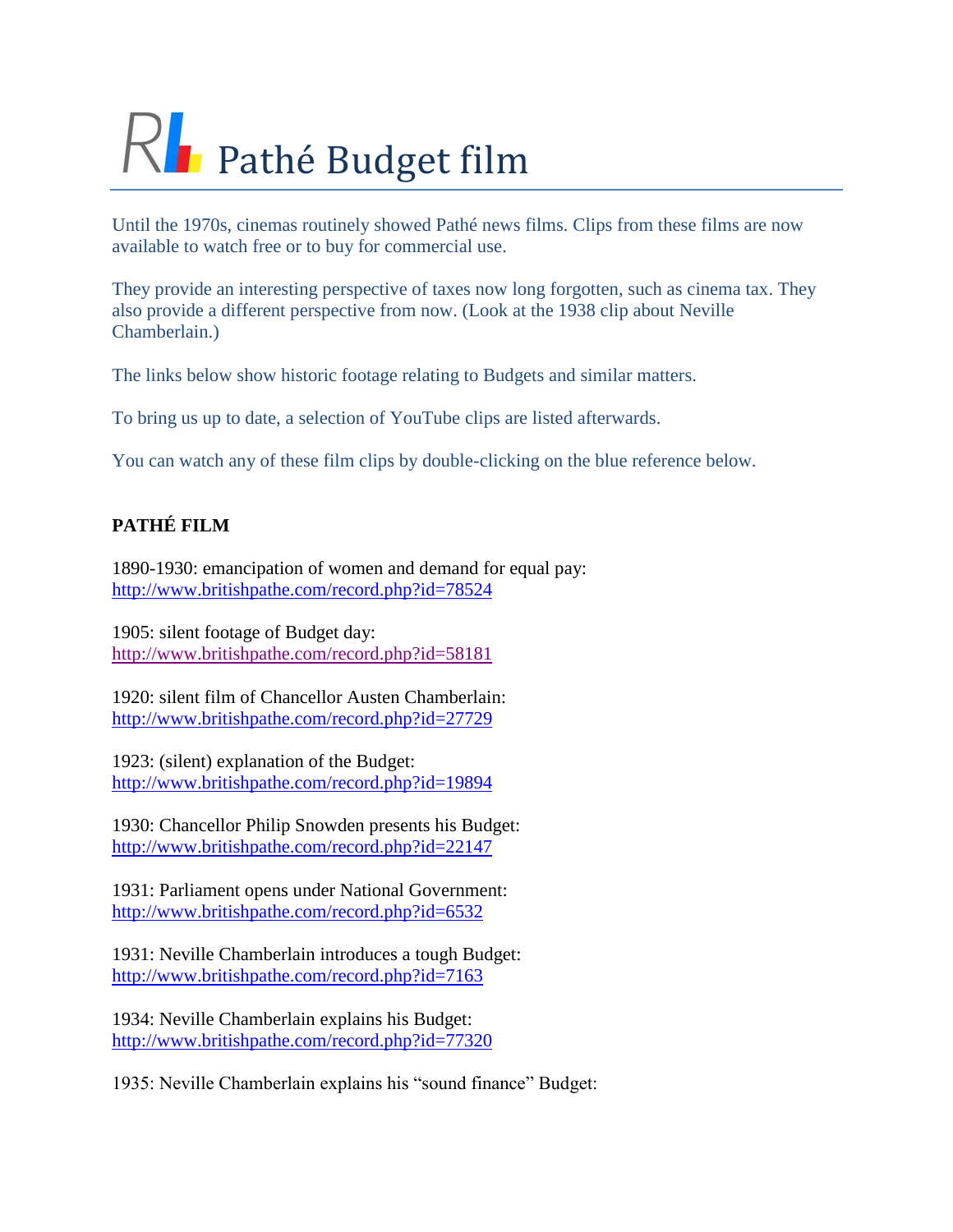<http://www.britishpathe.com/record.php?id=5917>

1937: independent MP J Brown comments on Budget: <http://www.britishpathe.com/record.php?id=58188>

1938: Neville Chamberlain is "the man of the moment": <http://www.britishpathe.com/record.php?id=20756>

1940: Chancellor Sir John Simon announces war Budget: <http://www.britishpathe.com/record.php?id=50801>

1944: Pay As You Earn is introduced: <http://www.britishpathe.com/record.php?id=82407>

1944: Sir John Anderson talks about his Budget and security: <http://www.britishpathe.com/record.php?id=23360>

1945: Hugh Dalton takes a shilling off income tax: <http://www.britishpathe.com/record.php?id=13423>

1946: Hugh Dalton explains his Budget: <http://www.britishpathe.com/record.php?id=54466>

1947: Hugh Dalton announces his cautious Budget: <http://www.britishpathe.com/record.php?id=13587>

1947: Anthony Eden sets out policy at Conservative conference: <http://www.britishpathe.com/record.php?id=55613>

1948: Sir Stafford Cripps presents his post-war Budget: <http://www.britishpathe.com/record.php?id=27218>

1948: Independent MP W J Brown MP comments on Budget needs: <http://www.britishpathe.com/record.php?id=58188>

1949: Sir Stafford Cripps presents his Budget: <http://www.britishpathe.com/record.php?id=56628>

1949: comments about "no cake" Budget: <http://www.britishpathe.com/record.php?id=26611>

1952: William Monckton presents his Budget: <http://www.britishpathe.com/record.php?id=60434>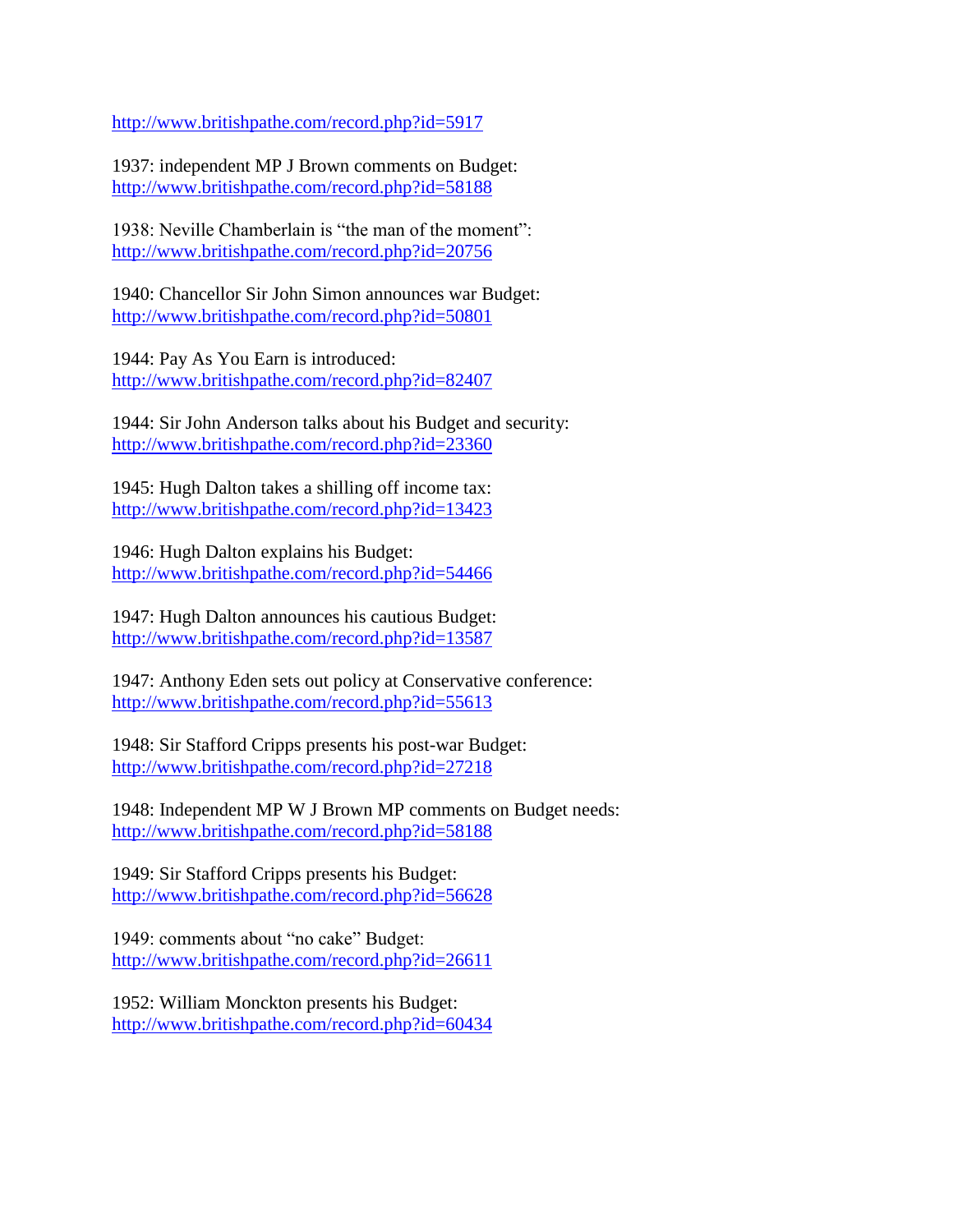1953: Rab Butler sets out problems for the Budget: <http://www.britishpathe.com/record.php?id=30881>

1954: Chancellor Rab Butler working in his office: <http://www.britishpathe.com/record.php?id=65278>

1955: Rab Butler presents his Budget: <http://www.britishpathe.com/record.php?id=39227>

1958: Harold Macmillan discusses Chancellor's resignation: <http://www.britishpathe.com/record.php?id=34964>

1958: campaign to abolish cinema tax: <http://www.britishpathe.com/record.php?id=37833>

1958: Derick Heathcoat-Amory reduces cinema tax: <http://www.britishpathe.com/record.php?id=35149>

1961: Selwyn Lloyd prepares his Budget: <http://www.britishpathe.com/record.php?id=68638>

1961: fixing the date of the wedding to save tax: <http://www.britishpathe.com/record.php?id=42262>

1963: Reginald Maudling works on his Budget speech: <http://www.britishpathe.com/record.php?id=62830>

1964: Reginald Maudling prepares his Budget: <http://www.britishpathe.com/record.php?id=71159>

1965: Chancellor Jim Callaghan works on his Budget: <http://www.britishpathe.com/record.php?id=69960>

1966: Jim Callaghan in his office: <http://www.britishpathe.com/record.php?id=71624>

1967: supermarket in London learns about decimal currency: <http://www.britishpathe.com/record.php?id=44378>

1968: Roy Jenkins prepares his tough Budget: <http://www.britishpathe.com/record.php?id=45123>

1968: First decimal coins produced by Royal Mintl <http://www.britishpathe.com/record.php?id=45241>

1969: RAC demands cuts in motor taxation: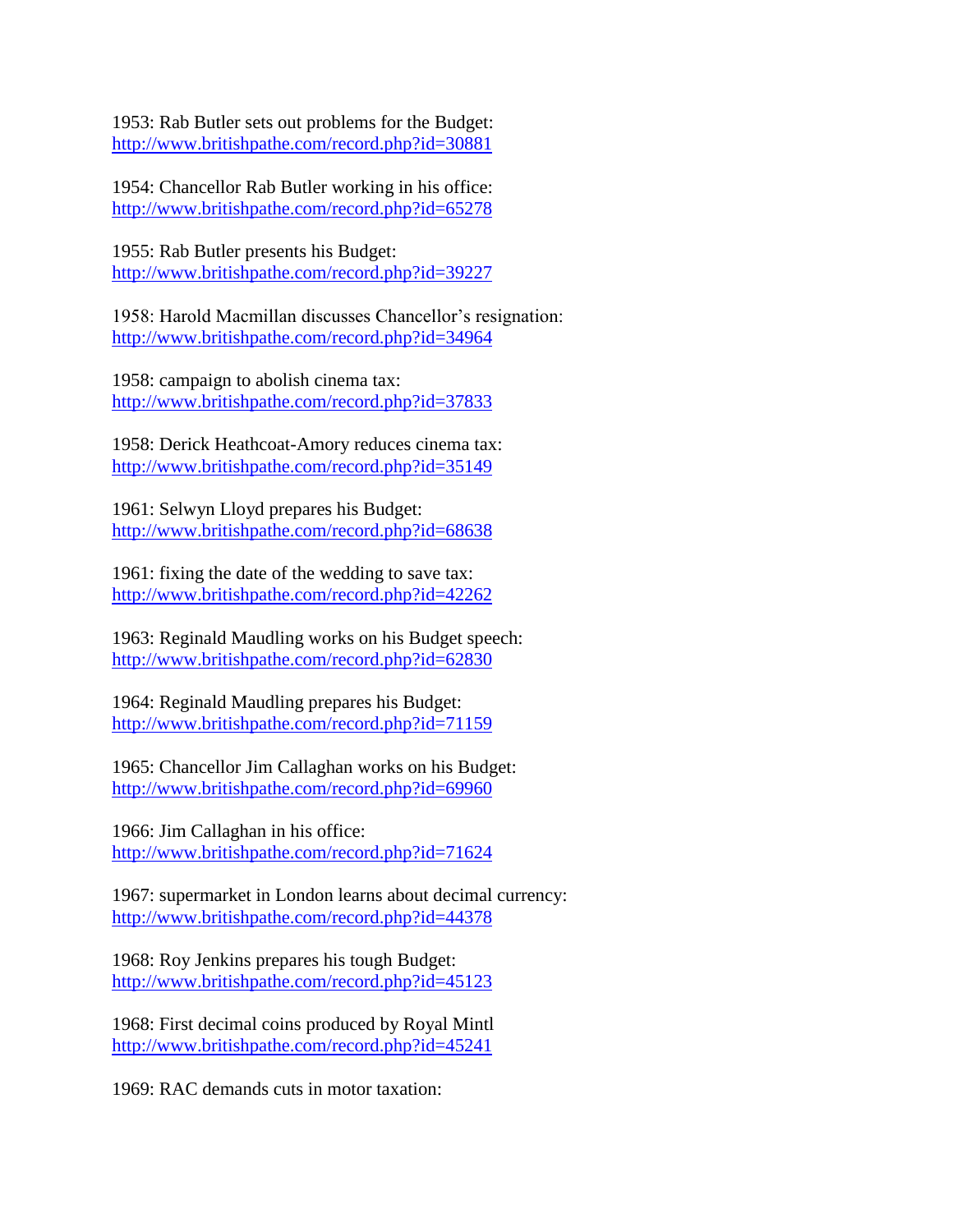<http://www.britishpathe.com/record.php?id=45616>

1969: the 50p coin is introduced: <http://www.britishpathe.com/record.php?id=46214>

1970: Eammon Andrews explains next year's decimal currency: <http://www.britishpathe.com/record.php?id=73673>

1970-79: protests (in colour) at local budget cuts in Richmond <http://www.britishpathe.com/record.php?id=73994>

## **YOU TUBE**

1936: Neville Chamberlain explains Budget for re-armament: <http://www.youtube.com/watch?v=3UGWppIS6eI>

1980: Not the Nine O'Clock News lampoons Sir Geoffrey Howe: <http://www.youtube.com/watch?v=84iy9f3GLPE>

1983: Margaret Thatcher clashes with Denis Healey in Parliament: <http://www.youtube.com/watch?v=vnEUWSghcPw>

1985: Anne Diamond talks to Denis Healey about the Budget: <http://www.youtube.com/watch?v=uO5LFkgYuEw>

1989: News report criticising Nigel Lawson's Budget: <http://www.youtube.com/watch?v=N0NMjikHql8>

1989: Nigel Lawson interviewed by Robin Day regarding 1990: <http://www.youtube.com/watch?v=5bdiw4Sa50A>

1990: Spitting News lampoon of Nigel Lawson Budget: <http://www.youtube.com/watch?v=AGl6lHUbsg0>

1990: Michael Howard and Tony Blair on Employment Bill: <http://www.youtube.com/watch?v=cSPkJ6NYIMY&feature=related>

1992: News footage about Black Wednesday (David Cameron in background): <http://www.youtube.com/watch?v=AHDsO7gvXHQ>

1992: BBC News reports on Black Wednesday: <http://www.youtube.com/watch?v=CSW6U0Xs7vU>

1993: ITN news report about Norman Lamont leaving government: <http://www.youtube.com/watch?v=C0n9Uw2NLMo>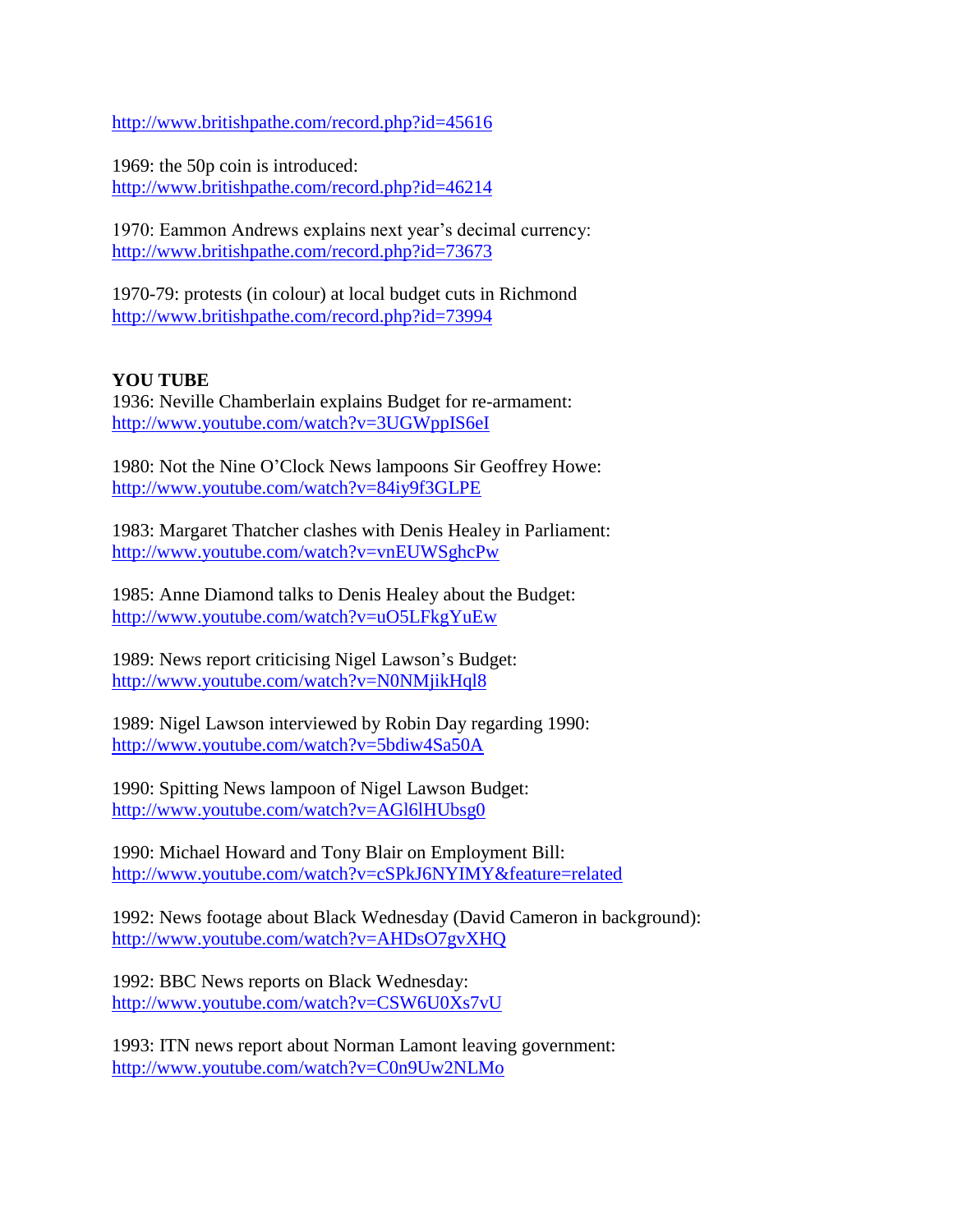1996: Tony Blair and John Major clash in Parliament on Europe: <http://www.youtube.com/watch?v=tyeCSr-6YBI>

1997: ITN report on Gordon Brown's first Budget: <http://www.youtube.com/watch?v=t6eu665HmpI>

2006: David Cameron attacks Gordon Brown's Budget: <http://www.youtube.com/watch?v=kv96quQN2Js>

2006: Gordon Brown on breakfast television about his pre-Budget report: <http://www.youtube.com/watch?v=sC9eH0zmZB4>

2007: Rory Bremner impersonates Gordon Brown: <http://www.youtube.com/watch?v=nMyoOTHzgPw>

2008: Attack on Gordon Brown to Billy Ocean's *When The Going Gets Tough:* [http://www.youtube.com/watch?v=T\\_3iKz0SNYM](http://www.youtube.com/watch?v=T_3iKz0SNYM)

2009: Alistair Darling delivers his Budget: [http://www.youtube.com/watch?v=wJ4Pl4w7w\\_c](http://www.youtube.com/watch?v=wJ4Pl4w7w_c)

2009: Alistair Darling's Budget: <http://www.youtube.com/watch?v=GQijqhlsydU>

2009: David Cameron and Gordon Brown clash before Budget: <http://www.youtube.com/watch?v=b4QXqZzeEn0>

2009: Jeremy Paxman attacks George Osborne: <http://www.youtube.com/watch?v=XGWcSkCu69c&NR=1&feature=fvwp>

2010: Alistair Darling presents his last Budget: [http://www.youtube.com/watch?v=hmt\\_eaOKMS4](http://www.youtube.com/watch?v=hmt_eaOKMS4)

2010: News footage about Alistair Darling Budget: <http://www.youtube.com/watch?v=A7O3MHVuy5M>

2010: Treasury educational film <http://www.youtube.com/watch?v=ocuH0vnph4E>

2010: Documentary about Conservative response to Labour's last Budget: <http://www.youtube.com/watch?v=gL3bkxz1OCQ>

2011: George Osborne delivers the Budget: [http://www.youtube.com/watch?v=rntE2\\_sSxMA](http://www.youtube.com/watch?v=rntE2_sSxMA)